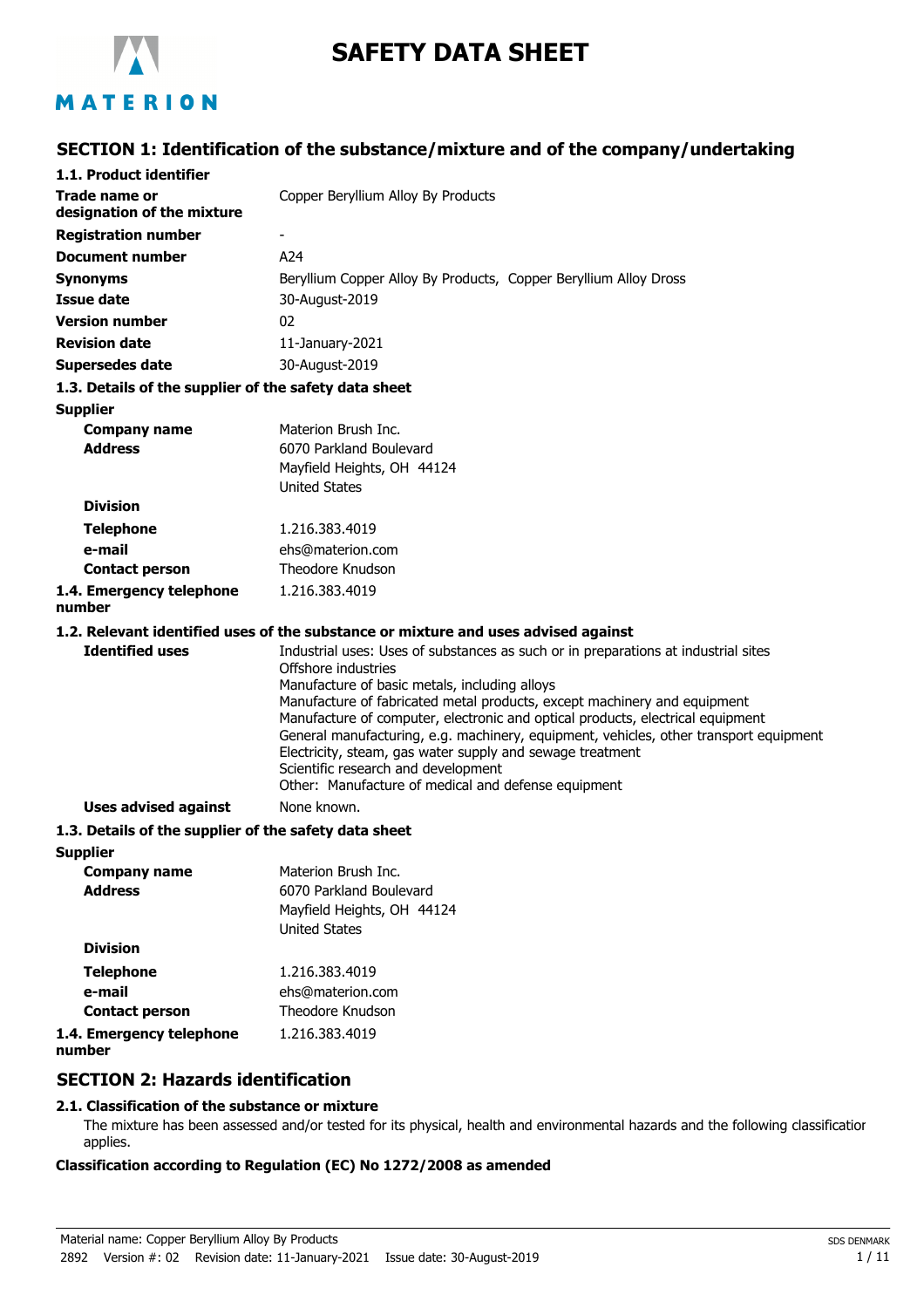| <b>Health hazards</b>                                       |                                 |                                                                            |                                                                                                                                                                                                                                                                                                             |
|-------------------------------------------------------------|---------------------------------|----------------------------------------------------------------------------|-------------------------------------------------------------------------------------------------------------------------------------------------------------------------------------------------------------------------------------------------------------------------------------------------------------|
| Respiratory sensitisation                                   |                                 | Category 1                                                                 | H334 - May cause allergy or asthma<br>symptoms or breathing difficulties if<br>inhaled.                                                                                                                                                                                                                     |
| Skin sensitisation                                          |                                 | Category 1                                                                 | H317 - May cause an allergic skin<br>reaction.                                                                                                                                                                                                                                                              |
| Carcinogenicity                                             |                                 | Category 2                                                                 |                                                                                                                                                                                                                                                                                                             |
| Specific target organ toxicity - repeated<br>exposure       |                                 | Category 1                                                                 | H372 - Causes damage to organs<br>(respiratory system) through<br>prolonged or repeated exposure by<br>inhalation.                                                                                                                                                                                          |
| <b>Hazard summary</b>                                       | exposure.                       |                                                                            | May cause allergy or asthma symptoms or breathing difficulties if inhaled. May cause an allergic<br>skin reaction. May cause cancer. May cause damage to organs through prolonged or repeated                                                                                                               |
| 2.2. Label elements                                         |                                 |                                                                            |                                                                                                                                                                                                                                                                                                             |
| Label according to Regulation (EC) No. 1272/2008 as amended |                                 |                                                                            |                                                                                                                                                                                                                                                                                                             |
| <b>Contains:</b>                                            |                                 | POWDER, DRY (NON PYROPHORIC)                                               | Aluminium, Aluminum Oxides (mixed), Beryllium, Beryllium Oxides (mixed), Cobalt, Cobalt Oxides<br>(mixed), COPPER FLAKES (COATED WITH ALIPHATIC ACID), Copper Oxides (mixed), Durasoil,<br>Nickel Oxides (mixed), NICKEL POWDER; [PARTICLE DIAMETER < 1MM], Silica, ZIRCONIUM                               |
| <b>Hazard pictograms</b>                                    |                                 |                                                                            |                                                                                                                                                                                                                                                                                                             |
| <b>Signal word</b>                                          | Danger                          |                                                                            |                                                                                                                                                                                                                                                                                                             |
| <b>Hazard statements</b>                                    |                                 |                                                                            |                                                                                                                                                                                                                                                                                                             |
| H334                                                        |                                 | May cause allergy or asthma symptoms or breathing difficulties if inhaled. |                                                                                                                                                                                                                                                                                                             |
| H317                                                        |                                 | May cause an allergic skin reaction.                                       |                                                                                                                                                                                                                                                                                                             |
| H350                                                        | May cause cancer.               |                                                                            |                                                                                                                                                                                                                                                                                                             |
| H372                                                        | inhalation.                     |                                                                            | Causes damage to organs (respiratory system) through prolonged or repeated exposure by                                                                                                                                                                                                                      |
| <b>Precautionary statements</b>                             |                                 |                                                                            |                                                                                                                                                                                                                                                                                                             |
| <b>Prevention</b>                                           |                                 |                                                                            |                                                                                                                                                                                                                                                                                                             |
|                                                             |                                 | Minimise dust generation and accumulation.                                 |                                                                                                                                                                                                                                                                                                             |
| P201                                                        |                                 | Obtain special instructions before use.                                    |                                                                                                                                                                                                                                                                                                             |
| P202                                                        |                                 | Do not handle until all safety precautions have been read and understood.  |                                                                                                                                                                                                                                                                                                             |
| P260                                                        | Do not breathe dust/fume.       |                                                                            |                                                                                                                                                                                                                                                                                                             |
| P264                                                        | Wash thoroughly after handling. |                                                                            |                                                                                                                                                                                                                                                                                                             |
| P270                                                        |                                 | Do not eat, drink or smoke when using this product.                        |                                                                                                                                                                                                                                                                                                             |
| P272                                                        |                                 | Contaminated work clothing must not be allowed out of the workplace.       |                                                                                                                                                                                                                                                                                                             |
| P280                                                        |                                 | Wear protective gloves/protective clothing/eye protection/face protection. |                                                                                                                                                                                                                                                                                                             |
| <b>Response</b>                                             |                                 |                                                                            |                                                                                                                                                                                                                                                                                                             |
| $P302 + P350$                                               |                                 | If on skin: Wash with plenty of water.                                     |                                                                                                                                                                                                                                                                                                             |
| $P308 + P311$                                               |                                 | If exposed or concerned: Call a poison centre/doctor.                      |                                                                                                                                                                                                                                                                                                             |
| $P333 + P313$                                               |                                 | If skin irritation or rash occurs: Get medical advice/attention.           |                                                                                                                                                                                                                                                                                                             |
| $P342 + P311$                                               |                                 | If experiencing respiratory symptoms: Call a poison centre/doctor.         |                                                                                                                                                                                                                                                                                                             |
| <b>Storage</b>                                              |                                 |                                                                            |                                                                                                                                                                                                                                                                                                             |
| P405                                                        | Store locked up.                |                                                                            |                                                                                                                                                                                                                                                                                                             |
| <b>Disposal</b>                                             |                                 |                                                                            |                                                                                                                                                                                                                                                                                                             |
| P501                                                        |                                 |                                                                            | Dispose of contents/container in accordance with local/regional/national/international regulations.                                                                                                                                                                                                         |
| <b>Supplemental label</b><br>information                    |                                 | surface of this material in a manner which generates particulate.          | Exposure to the elements listed in Section 3 by inhalation, ingestion, and skin contact can occur<br>when melting, casting, dross handling, pickling, chemical cleaning, heat treating, abrasive cutting,<br>welding, grinding, sanding, polishing, milling, crushing, or otherwise heating or abrading the |
|                                                             |                                 |                                                                            | For further information, please contact the Product Stewardship Department at +1.216.383.4019.                                                                                                                                                                                                              |
| 2.3. Other hazards                                          | None known.                     |                                                                            |                                                                                                                                                                                                                                                                                                             |

# **SECTION 3: Composition/information on ingredients**

### **3.2. Mixtures**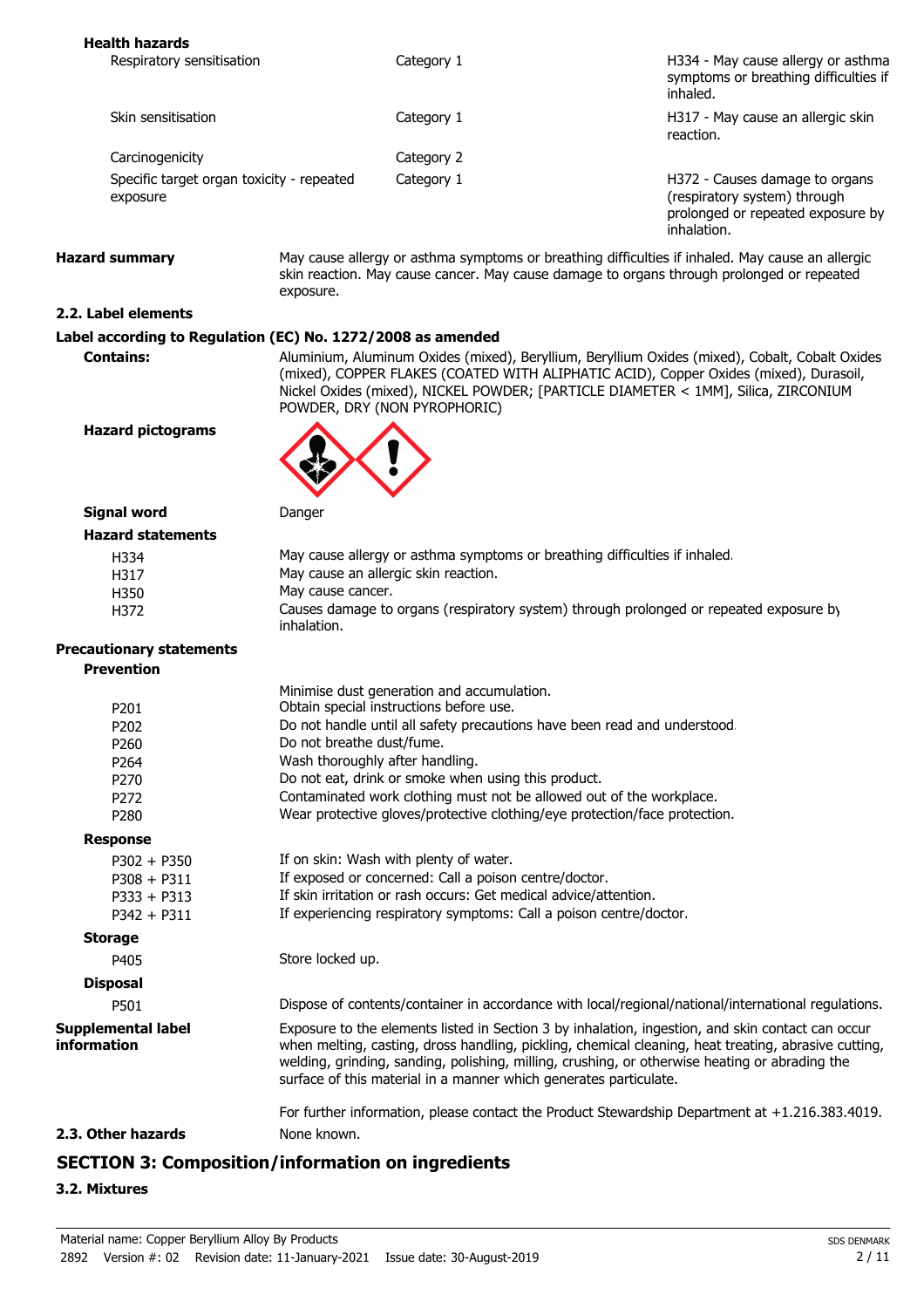| <b>Chemical name</b>                          | $\frac{0}{0}$ | CAS-No. / EC<br>No.                                 | <b>REACH Registration No. Index No.</b>                                               |              | <b>Notes</b> |
|-----------------------------------------------|---------------|-----------------------------------------------------|---------------------------------------------------------------------------------------|--------------|--------------|
| COPPER FLAKES (COATED WITH<br>ALIPHATIC ACID) | $65 - 90$     | 7440-50-8<br>231-159-6                              | 01-2119480154-42-0080                                                                 |              |              |
| <b>Classification: -</b>                      |               |                                                     |                                                                                       |              |              |
| Copper Oxides (mixed)                         | $5 - 15$      | Not applicable                                      |                                                                                       |              |              |
| <b>Classification: -</b>                      |               |                                                     |                                                                                       |              |              |
| Durasoil                                      | $2 - 4$       | <b>Trade Secret</b>                                 |                                                                                       |              |              |
| <b>Classification: -</b>                      |               |                                                     |                                                                                       |              |              |
| Beryllium                                     | $0,1 - 2$     | 7440-41-7<br>231-150-7                              | 01-2119487146-32-0000 004-001-00-7                                                    |              | $\#$         |
|                                               |               |                                                     | Classification: Skin Sens. 1; H317, STOT SE 3; H335, Carc. 1B; H350i, STOT RE 1; H372 |              |              |
| Aluminium                                     | $0,1 - 1$     | 7429-90-5<br>231-072-3                              | 01-2119529243-45-0056 013-002-00-1                                                    |              |              |
| <b>Classification: -</b>                      |               |                                                     |                                                                                       |              | T            |
| Aluminum Oxides (mixed)                       | $0,1 - 1$     | Not applicable                                      |                                                                                       |              |              |
| <b>Classification: -</b>                      |               |                                                     |                                                                                       |              |              |
| Beryllium Oxides (mixed)                      | $0,1 - 1$     | Not applicable                                      |                                                                                       |              |              |
| <b>Classification: -</b>                      |               |                                                     |                                                                                       |              |              |
| Cobalt                                        | $0,1 - 1$     | 7440-48-4<br>231-158-0                              | 01-2119517392-44-0000 027-001-00-9                                                    |              |              |
|                                               |               | 1B; H350, Repr. 2; H361                             | Classification: Acute Tox. 4; H302, Skin Sens. 1; H317, Resp. Sens. 1; H334, Carc.    |              |              |
| Cobalt Oxides (mixed)                         | $0,1 - 1$     | Not applicable                                      |                                                                                       |              |              |
| <b>Classification: -</b>                      |               |                                                     |                                                                                       |              |              |
| Nickel Oxides (mixed)                         | $0,1 - 1$     | Not applicable                                      |                                                                                       |              |              |
| <b>Classification: -</b>                      |               |                                                     |                                                                                       |              |              |
| NICKEL POWDER; [PARTICLE<br>DIAMETER < 1MM]   | $0,1 - 1$     | 7440-02-0<br>231-111-4                              | 01-2119438727-29-0049 028-002-00-7                                                    |              |              |
|                                               |               |                                                     | Classification: Skin Sens. 1; H317, STOT SE 3; H335, Carc. 2; H351, STOT RE 2; H373   |              | 7, S         |
| Silica                                        | $0,1 - 1$     | 14808-60-7<br>238-878-4                             |                                                                                       |              | $\#$         |
| Classification: Carc. 1A;H350                 |               |                                                     |                                                                                       |              |              |
| ZIRCONIUM POWDER, DRY (NON<br>PYROPHORIC)     | $0,1 - 1$     | 7440-67-7<br>231-176-9                              |                                                                                       | 040-002-00-9 |              |
|                                               |               | Classification: Flam. Sol. 2;H228, Pyr. Sol. 1;H250 |                                                                                       |              | T            |

### **SECTION 4: First aid measures**

**General information**

If exposed or concerned: get medical attention/advice. Get medical attention if symptoms occur. Wash contaminated clothing before reuse. As supplied, there is no immediate medical risk with beryllium products in article form. First aid measures provided are related to particulate containing beryllium.

### **4.1. Description of first aid measures**

If symptoms develop move victim to fresh air. For breathing difficulties, oxygen may be necessary. Breathing difficulty caused by inhalation of particulate requires immediate removal to fresh air. If breathing has stopped, perform artificial respiration and obtain medical help. **Inhalation**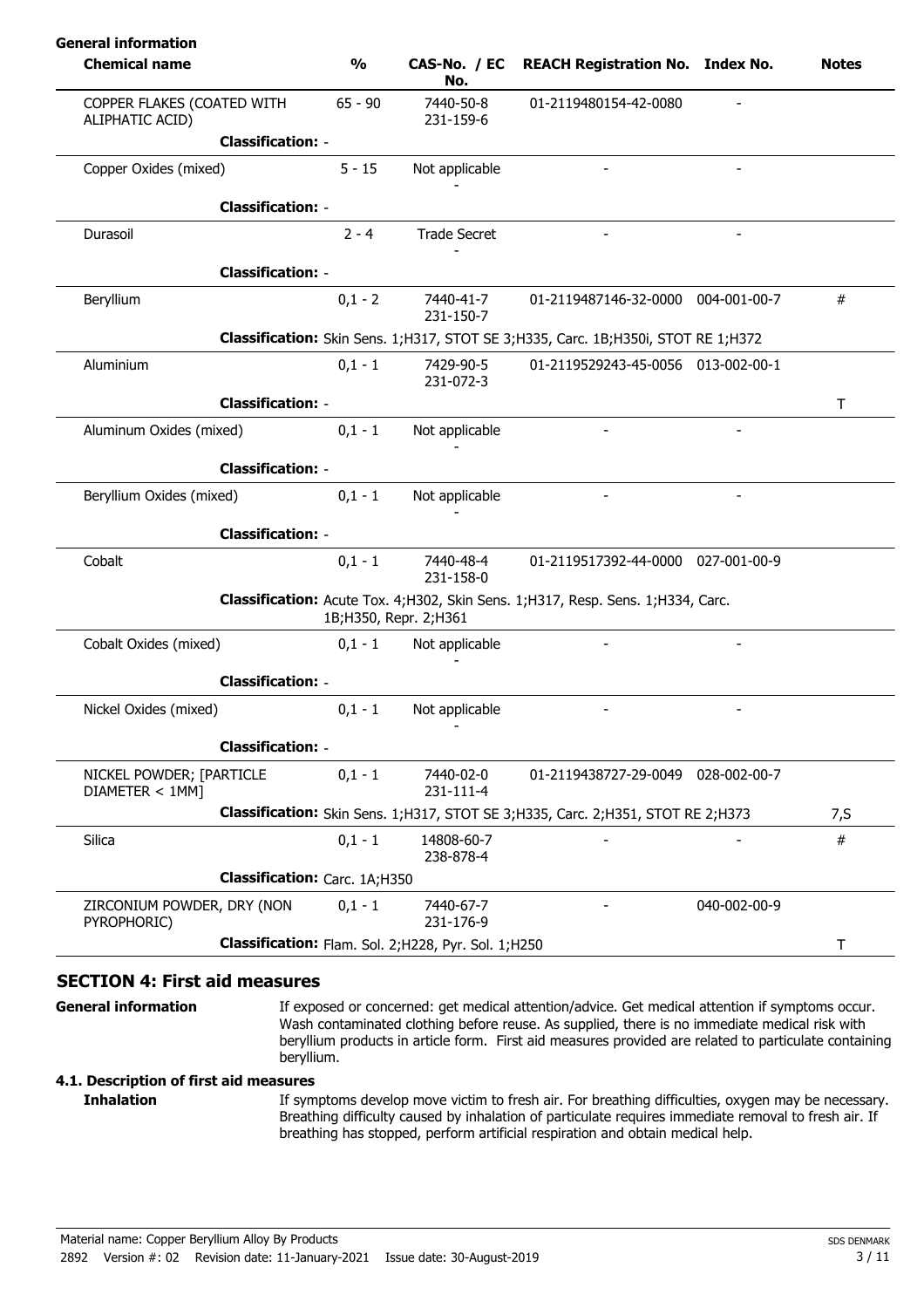| <b>Skin contact</b>                                                                      | Take off contaminated clothing and wash before reuse. Thoroughly wash skin cuts or wounds to<br>remove all particulate debris from the wound. Seek medical attention for wounds that cannot be<br>thoroughly cleansed. Treat skin cuts and wounds with standard first aid practices such as<br>cleansing, disinfecting and covering to prevent wound infection and contamination before<br>continuing work. Obtain medical help for persistent irritation. Material accidentally implanted or<br>lodged under the skin must be removed.                                                                                                                                                                                                                                                                                                                                                                                                                                                                                                                                                                                                                                                                                                                                                                                                                                                                                            |
|------------------------------------------------------------------------------------------|------------------------------------------------------------------------------------------------------------------------------------------------------------------------------------------------------------------------------------------------------------------------------------------------------------------------------------------------------------------------------------------------------------------------------------------------------------------------------------------------------------------------------------------------------------------------------------------------------------------------------------------------------------------------------------------------------------------------------------------------------------------------------------------------------------------------------------------------------------------------------------------------------------------------------------------------------------------------------------------------------------------------------------------------------------------------------------------------------------------------------------------------------------------------------------------------------------------------------------------------------------------------------------------------------------------------------------------------------------------------------------------------------------------------------------|
| Eye contact                                                                              | Immediately flush eyes with plenty of water for at least 15 minutes, lifting lower and upper eyelids<br>occasionally. Get medical attention if symptoms persist.                                                                                                                                                                                                                                                                                                                                                                                                                                                                                                                                                                                                                                                                                                                                                                                                                                                                                                                                                                                                                                                                                                                                                                                                                                                                   |
| <b>Ingestion</b>                                                                         | If swallowed, seek medical advice immediately and show this container or label. Induce vomiting<br>immediately as directed by medical personnel. Never give anything by mouth to an unconscious<br>person.                                                                                                                                                                                                                                                                                                                                                                                                                                                                                                                                                                                                                                                                                                                                                                                                                                                                                                                                                                                                                                                                                                                                                                                                                         |
| 4.2. Most important<br>symptoms and effects, both<br>acute and delayed                   | May cause allergic skin reaction. May cause allergic respiratory reaction. Prolonged exposure may<br>cause chronic effects.                                                                                                                                                                                                                                                                                                                                                                                                                                                                                                                                                                                                                                                                                                                                                                                                                                                                                                                                                                                                                                                                                                                                                                                                                                                                                                        |
| 4.3. Indication of any<br>immediate medical attention<br>and special treatment<br>needed | Treatment of Chronic Beryllium Disease: There is no known treatment which will cure chronic<br>beryllium disease. Prednisone or other corticosteroids are the most specific treatment currently<br>available. They are directed at suppressing the immunological reaction and can be effective in<br>diminishing signs and symptoms of chronic beryllium disease. In cases where steroid therapy has<br>had only partial or minimal effectiveness, other immunosuppressive agents, such as<br>cyclophosphamide, cyclosporine, or methotrexate, have been used. In view of the potential side<br>effects of all the immunosuppressive medications, including steroids such as prednisone, they<br>should be used only under the direct care of a physician. Other treatment, such as oxygen, inhaled<br>steroids or bronchodilators, may be prescribed by some physicians and can be effective in selected<br>cases. In general, treatment is reserved for cases with significant symptoms and/or significant loss<br>of lung function. The decision about when and with what medication to treat is a judgment<br>situation for individual physicians.<br>In their 2014 official statement on the Diagnosis and Management of Beryllium Sensitivity and<br>Chronic Beryllium Disease, the American Thoracic Society states that "it seems prudent for workers<br>with BeS to avoid all future occupational exposure to beryllium." |
|                                                                                          | The effects of continued low exposure to beryllium are unknown for individuals who are sensitized<br>to beryllium or who have a diagnosis of chronic beryllium disease. It is generally recommended<br>that persons who are sensitized to beryllium or who have CBD terminate their occupational<br>exposure to beryllium.                                                                                                                                                                                                                                                                                                                                                                                                                                                                                                                                                                                                                                                                                                                                                                                                                                                                                                                                                                                                                                                                                                         |
| <b>SECTION 5: Firefighting measures</b>                                                  |                                                                                                                                                                                                                                                                                                                                                                                                                                                                                                                                                                                                                                                                                                                                                                                                                                                                                                                                                                                                                                                                                                                                                                                                                                                                                                                                                                                                                                    |
|                                                                                          |                                                                                                                                                                                                                                                                                                                                                                                                                                                                                                                                                                                                                                                                                                                                                                                                                                                                                                                                                                                                                                                                                                                                                                                                                                                                                                                                                                                                                                    |

| <b>General fire hazards</b>                                                                | Not available.                                                                                                                                                                  |
|--------------------------------------------------------------------------------------------|---------------------------------------------------------------------------------------------------------------------------------------------------------------------------------|
| 5.1. Extinguishing media                                                                   |                                                                                                                                                                                 |
| Suitable extinguishing<br>media                                                            | The product is non-combustible. Use extinguishing measures that are appropriate to loca<br>circumstances and the surrounding environment.                                       |
| Unsuitable extinguishing<br>media                                                          | Do not use water to extinguish fires around operations involving molten metal due to the potential<br>for steam explosions.                                                     |
| 5.2. Special hazards arising<br>from the substance or<br>mixture                           | Not applicable.                                                                                                                                                                 |
| 5.3. Advice for firefighters<br><b>Special protective</b><br>equipment for<br>firefighters | Firefighters should wear full protective clothing including self contained breathing apparatus.                                                                                 |
| <b>Special firefighting</b><br>procedures                                                  | Move containers from fire area if you can do so without risk. Water runoff can cause environmental<br>damage.                                                                   |
| <b>Specific methods</b>                                                                    | Pressure-demand self-contained breathing apparatus must be worn by firefighters or any other<br>persons potentially exposed to the particulate released during or after a fire. |

# **SECTION 6: Accidental release measures**

### **6.1. Personal precautions, protective equipment and emergency procedures**

| For non-emergency<br>personnel    | Wear appropriate protective equipment and clothing during clean-up. Avoid contact with skin or<br>inhalation of spillage, dust or vapour. Avoid generation and spreading of dust. Ensure suitable<br>personal protection (including respiratory protection) during removal of spillages in a confined area. |
|-----------------------------------|-------------------------------------------------------------------------------------------------------------------------------------------------------------------------------------------------------------------------------------------------------------------------------------------------------------|
| For emergency<br>responders       | Wear appropriate protective equipment and clothing during clean-up. Keep unnecessary personnel<br>away. Use personal protection recommended in Section 8 of the SDS.                                                                                                                                        |
| 6.2. Environmental<br>precautions | Avoid release to the environment. In the event of a spill or accidental release, notify relevant<br>authorities in accordance with all applicable regulations. Prevent further leakage or spillage if safe<br>to do so. Avoid discharge into drains, water courses or onto the ground.                      |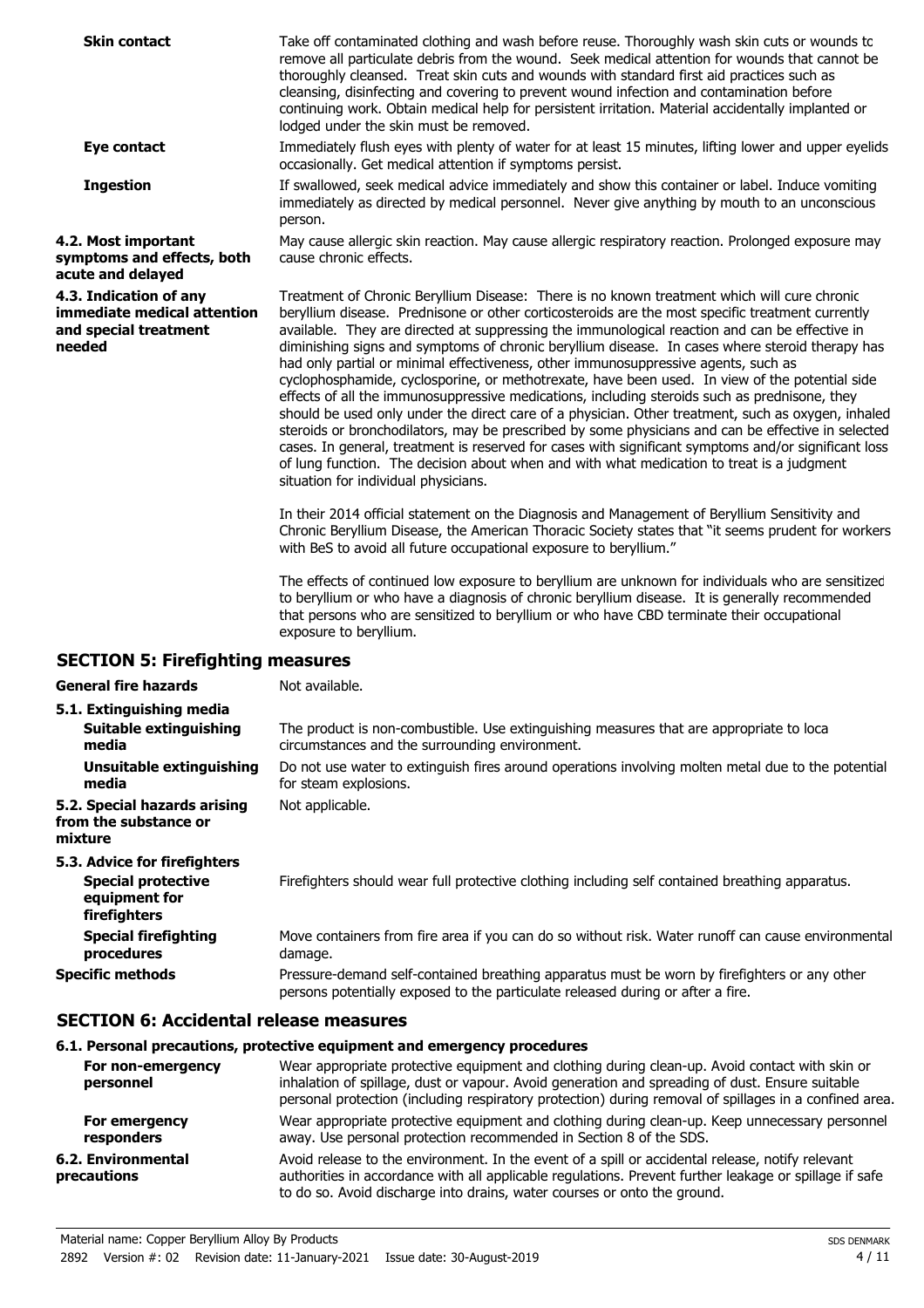| containment and cleaning up         | <b>6.3. Methods and material for</b> Clean up in accordance with all applicable regulations. |
|-------------------------------------|----------------------------------------------------------------------------------------------|
| 6.4. Reference to other<br>sections | For personal protection, see section 8. For waste disposal, see section 13.                  |
|                                     |                                                                                              |

# **SECTION 7: Handling and storage**

| 7.1. Precautions for safe<br>handling                                          | Obtain special instructions before use. Do not handle until all safety precautions have been read<br>and understood. Minimise dust generation and accumulation. Do not breathe dust/fume. Wear<br>protective gloves/protective clothing/eye protection/face protection. Wear respiratory protection.<br>Wash thoroughly after handling. When using, do not eat, drink or smoke. Contaminated work<br>clothing must not be allowed out of the workplace. |
|--------------------------------------------------------------------------------|---------------------------------------------------------------------------------------------------------------------------------------------------------------------------------------------------------------------------------------------------------------------------------------------------------------------------------------------------------------------------------------------------------------------------------------------------------|
| 7.2. Conditions for safe<br>storage, including any<br><i>incompatibilities</i> | Keep locked-up. Avoid contact with acids and alkalies. Avoid contact with oxidising agents.                                                                                                                                                                                                                                                                                                                                                             |
| 7.3. Specific end use(s)                                                       | Not available.                                                                                                                                                                                                                                                                                                                                                                                                                                          |

## **SECTION 8: Exposure controls/personal protection**

# **8.1. Control parameters**

#### **Occupational exposure limits Denmark. Exposure Limit Values**

| Denmark. Exposure Limit values<br><b>Components</b>                              | Type       | <b>Value</b>           | <b>Form</b>                     |
|----------------------------------------------------------------------------------|------------|------------------------|---------------------------------|
| Aluminium (CAS 7429-90-5)                                                        | <b>TLV</b> | 5 mg/m $3$             | Dust and fume.                  |
|                                                                                  |            | 5 mg/m $3$             | Fume.                           |
|                                                                                  |            | 2 mg/m $3$             | Respirable dust and/or<br>fume. |
| Beryllium (CAS 7440-41-7)                                                        | <b>TLV</b> | $0,001$ mg/m3          |                                 |
| Cobalt (CAS 7440-48-4)                                                           | <b>TLV</b> | $0,01$ mg/m3           | Dust and fume.                  |
| COPPER FLAKES (COATED<br>WITH ALIPHATIC ACID)<br>(CAS 7440-50-8)                 | <b>TLV</b> | 1 mg/m $3$             | Dust.                           |
|                                                                                  |            | $0,1$ mg/m3            | Fume.                           |
| NICKEL POWDER;<br>[PARTICLE DIAMETER <<br>1MM] (CAS 7440-02-0)                   | <b>TLV</b> | $0,05 \,\mathrm{mg/m}$ | Dust.                           |
| Silica (CAS 14808-60-7)                                                          | <b>TLV</b> | $0,3$ mg/m $3$         | Total                           |
|                                                                                  |            | $0,1 \, \text{mg/m}$   | Respirable.                     |
| EU. OELs, Directive 2004/37/EC on carcinogen and mutagens from Annex III, Part A |            |                        |                                 |
| <b>Components</b>                                                                | Type       | <b>Value</b>           | <b>Form</b>                     |
| Beryllium (CAS 7440-41-7)                                                        | TWA        | $0,0002$ mg/m3         | Inhalable fraction.             |
| Silica (CAS 14808-60-7)                                                          | TWA        | $0,1$ mg/m3            | Respirable fraction and<br>dust |

**Biological limit values** No biological exposure limits noted for the ingredient(s).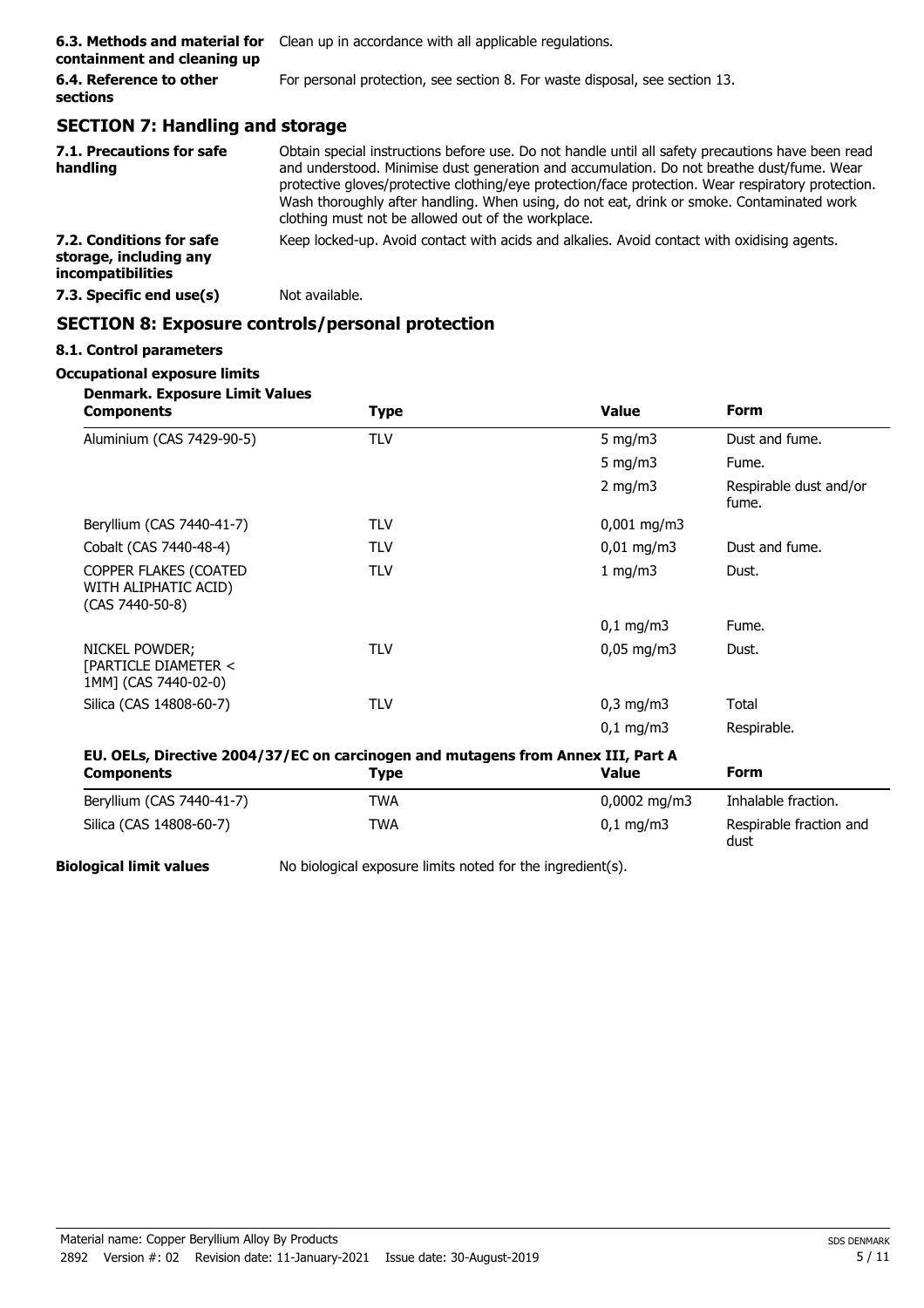| <b>Recommended monitoring</b> |  |
|-------------------------------|--|
| procedures                    |  |

VENTILATION: Good general ventilation (typically 10 air changes per hour) should be used. Ventilation rates should be matched to conditions. If applicable, use process enclosures, local exhaust ventilation, or other engineering controls to maintain airborne levels below recommended exposure limits. If exposure limits have not been established, maintain airborne levels to an acceptable level.

Whenever possible, the use of local exhaust ventilation or other engineering controls is the preferred method of controlling exposure to airborne particulate. Where utilized, exhaust inlets to the ventilation system must be positioned as close as possible to the source of airborne generation. Avoid disruption of the airflow in the area of a local exhaust inlet by equipment such as a man-cooling fan. Check ventilation equipment regularly to ensure it is functioning properly. Provide training on the use and operation of ventilation to all users. Use qualified professionals to design and install ventilation systems.

WET METHODS: Machining operations are usually performed under a liquid lubricant/coolant flood which assists in reducing airborne particulate. However, the cycling through of machine coolant containing finely divided particulate in suspension can result in the concentration building to a point where the particulate may become airborne during use. Certain processes such as sanding and grinding may require complete hooded containment and local exhaust ventilation. Prevent coolant from splashing onto floor areas, external structures or operators' clothing. Utilize a coolant filtering system to remove particulate from the coolant.

WORK PRACTICES: Develop work practices and procedures that prevent particulate from coming in contact with worker skin, hair, or personal clothing. If work practices and/or procedures are ineffective in controlling airborne exposure or visual particulate from deposition on skin, hair, or clothing, provide appropriate cleaning/washing facilities. Procedures should be written that clearly communicate the facility's requirements for protective clothing and personal hygiene. These clothing and personal hygiene requirements help keep particulate from being spread to non-production areas or from being taken home by the worker. Never use compressed air to clean work clothing or other surfaces.

Fabrication processes may leave a residue of particulate on the surface of parts, products or equipment that could result in employee exposure during subsequent material handling activities. As necessary, clean loose particulate from parts between processing steps. As a standard hygiene practice, wash hands before eating or smoking.

HOUSEKEEPING: Use vacuum and wet cleaning methods for particulate removal from surfaces. Be certain to de-energize electrical systems, as necessary, before beginning wet cleaning. Use vacuum cleaners with high efficiency particulate air (HEPA). Do not use compressed air, brooms, or conventional vacuum cleaners to remove particulate from surfaces as this activity can result in elevated exposures to airborne particulate. Follow the manufacturer's instructions when performing maintenance on HEPA filtered vacuums used to clean hazardous materials. Not available.

**Derived no effect levels (DNELs)**

**Predicted no effect concentrations (PNECs)**

**8.2. Exposure controls Appropriate engineering controls**

Ensure adequate ventilation, especially in confined areas. Whenever possible, the use of local exhaust ventilation or other engineering controls is the preferred method of controlling exposure to airborne particulate. Where utilized, exhaust inlets to the ventilation system must be positioned as close as possible to the source of airborne generation. Avoid disruption of the airflow in the area of a local exhaust inlet by equipment such as a man-cooling fan. Check ventilation equipment regularly to ensure it is functioning properly. Provide training on the use and operation of ventilation to all users. Use qualified professionals to design and install ventilation systems.

|                            | Individual protection measures, such as personal protective equipment                                                                                                             |
|----------------------------|-----------------------------------------------------------------------------------------------------------------------------------------------------------------------------------|
| <b>General information</b> | Not available.                                                                                                                                                                    |
| Eye/face protection        | Wear approved safety glasses, goggles, face shield and/or welder's helmet when risk of eye injury<br>is present, particularly during operations that generate dust, mist or fume. |
| <b>Skin protection</b>     |                                                                                                                                                                                   |
| - Hand protection          | Wear gloves to prevent contact with particulate or solutions. Wear gloves to prevent metal cuts and<br>skin abrasions during handling.                                            |

Not available.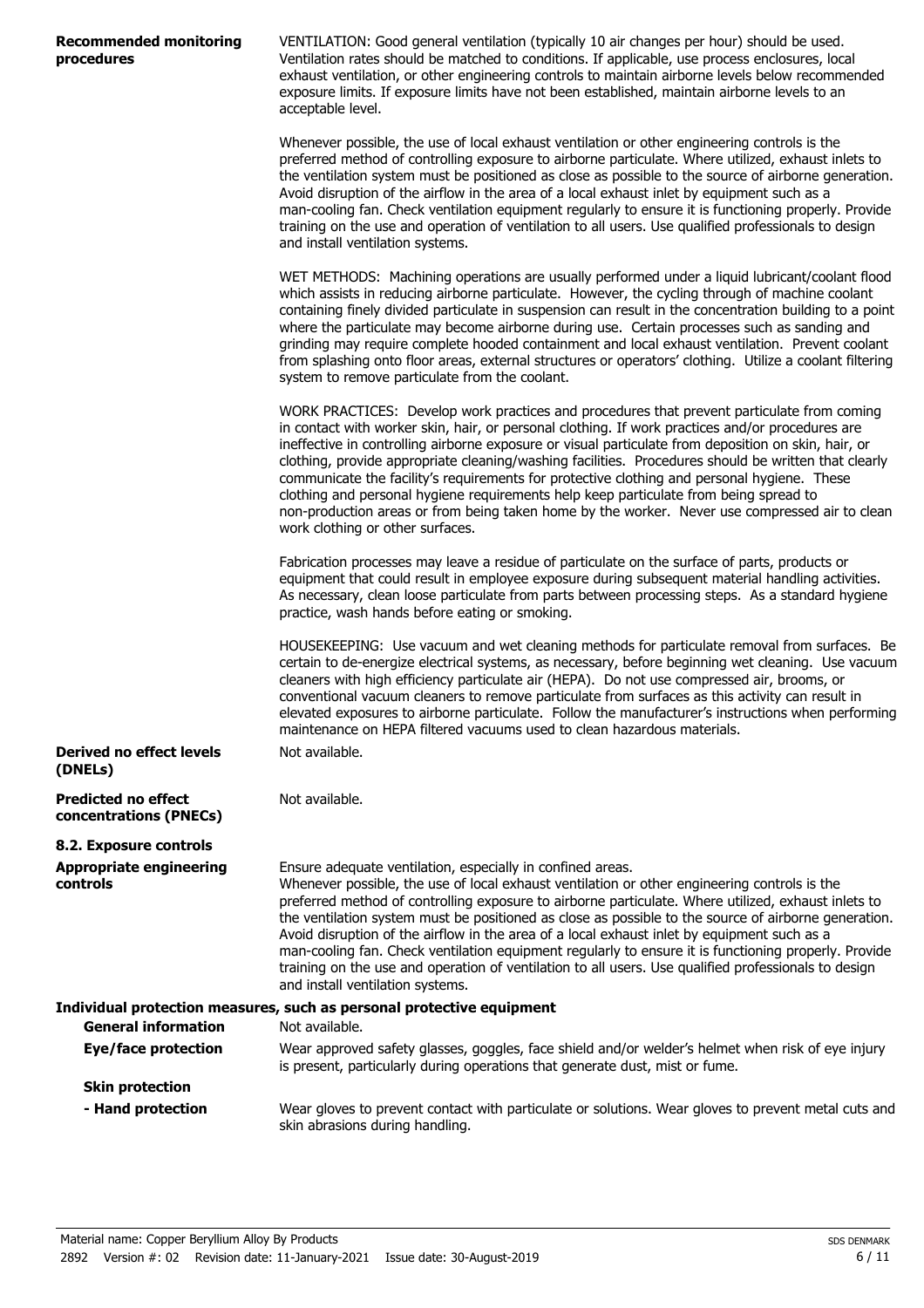| - Other                                   | Personal protection equipment should be chosen according to the CEN standards and in discussion<br>with the supplier of the personal protective equipment. Protective overgarments or work clothing<br>must be worn by persons who may become contaminated with particulate during activities. Skin<br>contact with this material may cause, in some sensitive individuals, an allergic dermal response.<br>Particulate that becomes lodged under the skin has the potential to induce sensitization and skin<br>lesions.                                                                                                                                                                                                                                                                |
|-------------------------------------------|------------------------------------------------------------------------------------------------------------------------------------------------------------------------------------------------------------------------------------------------------------------------------------------------------------------------------------------------------------------------------------------------------------------------------------------------------------------------------------------------------------------------------------------------------------------------------------------------------------------------------------------------------------------------------------------------------------------------------------------------------------------------------------------|
| <b>Respiratory protection</b>             | When airborne exposures exceed or have the potential to exceed the occupational exposure limits,<br>approved respirators must be used as specified by an Industrial Hygienist or other qualified<br>professional. Respirator users must be medically evaluated to determine if they are physically<br>capable of wearing a respirator. Quantitative and/or qualitative fit testing and respirator training<br>must be satisfactorily completed by all personnel prior to respirator use. Users of tight fitting<br>respirators must be clean shaven on those areas of the face where the respirator seal contacts the<br>face. Use pressure-demand airline respirators when performing jobs with high potential exposures<br>such as changing filters in a baghouse air cleaning device. |
| <b>Thermal hazards</b>                    | Not applicable.                                                                                                                                                                                                                                                                                                                                                                                                                                                                                                                                                                                                                                                                                                                                                                          |
| <b>Hygiene measures</b>                   | Handle in accordance with good industrial hygiene and safety practices.                                                                                                                                                                                                                                                                                                                                                                                                                                                                                                                                                                                                                                                                                                                  |
| <b>Environmental exposure</b><br>controls | Environmental manager must be informed of all major releases.                                                                                                                                                                                                                                                                                                                                                                                                                                                                                                                                                                                                                                                                                                                            |

# **SECTION 9: Physical and chemical properties**

# **9.1. Information on basic physical and chemical properties**

| <b>Appearance</b>                                   |                                                        |
|-----------------------------------------------------|--------------------------------------------------------|
| <b>Physical state</b>                               | Solid.                                                 |
| Form                                                | Solid. Various shapes.                                 |
| Colour                                              | Reddish-brown                                          |
| <b>Odour</b>                                        | None.                                                  |
| <b>Odour threshold</b>                              | Not applicable.                                        |
| рH                                                  | Not applicable.                                        |
| <b>Melting point/freezing point</b>                 | 954,44 - 1093,33 °C (1750 - 2000 °F) / Not applicable. |
| <b>Initial boiling point and</b><br>boiling range   | Not applicable.                                        |
| <b>Flash point</b>                                  | Not applicable.                                        |
| <b>Evaporation rate</b>                             | Not applicable.                                        |
| <b>Flammability (solid, gas)</b>                    | None known.                                            |
| <b>Upper/lower flammability or explosive limits</b> |                                                        |
| <b>Explosive limit - lower (</b><br>%)              | Not applicable.                                        |
| <b>Explosive limit - upper</b><br>(9/6)             | Not applicable.                                        |
| Vapour pressure                                     | Not applicable.                                        |
| <b>Vapour density</b>                               | Not applicable.                                        |
| <b>Relative density</b>                             | Not applicable.                                        |
| Solubility(ies)                                     |                                                        |
| Solubility (water)                                  | Insoluble.                                             |
| Solubility (other)                                  | Not applicable.                                        |
| <b>Partition coefficient</b><br>(n-octanol/water)   | Not applicable.                                        |
| <b>Auto-ignition temperature</b>                    | Not applicable.                                        |
| <b>Decomposition temperature</b>                    | Not applicable.                                        |
| <b>Viscosity</b>                                    | Not applicable.                                        |
| <b>Explosive properties</b>                         | Not explosive.                                         |
| <b>Oxidising properties</b>                         | Not oxidising.                                         |
| 9.2. Other information                              |                                                        |
| <b>Density</b>                                      | $0,25 - 0,33$ lb/in <sup>3</sup>                       |
| <b>Specific gravity</b>                             | 7,74 Not applicable.                                   |
|                                                     | .                                                      |

# **SECTION 10: Stability and reactivity**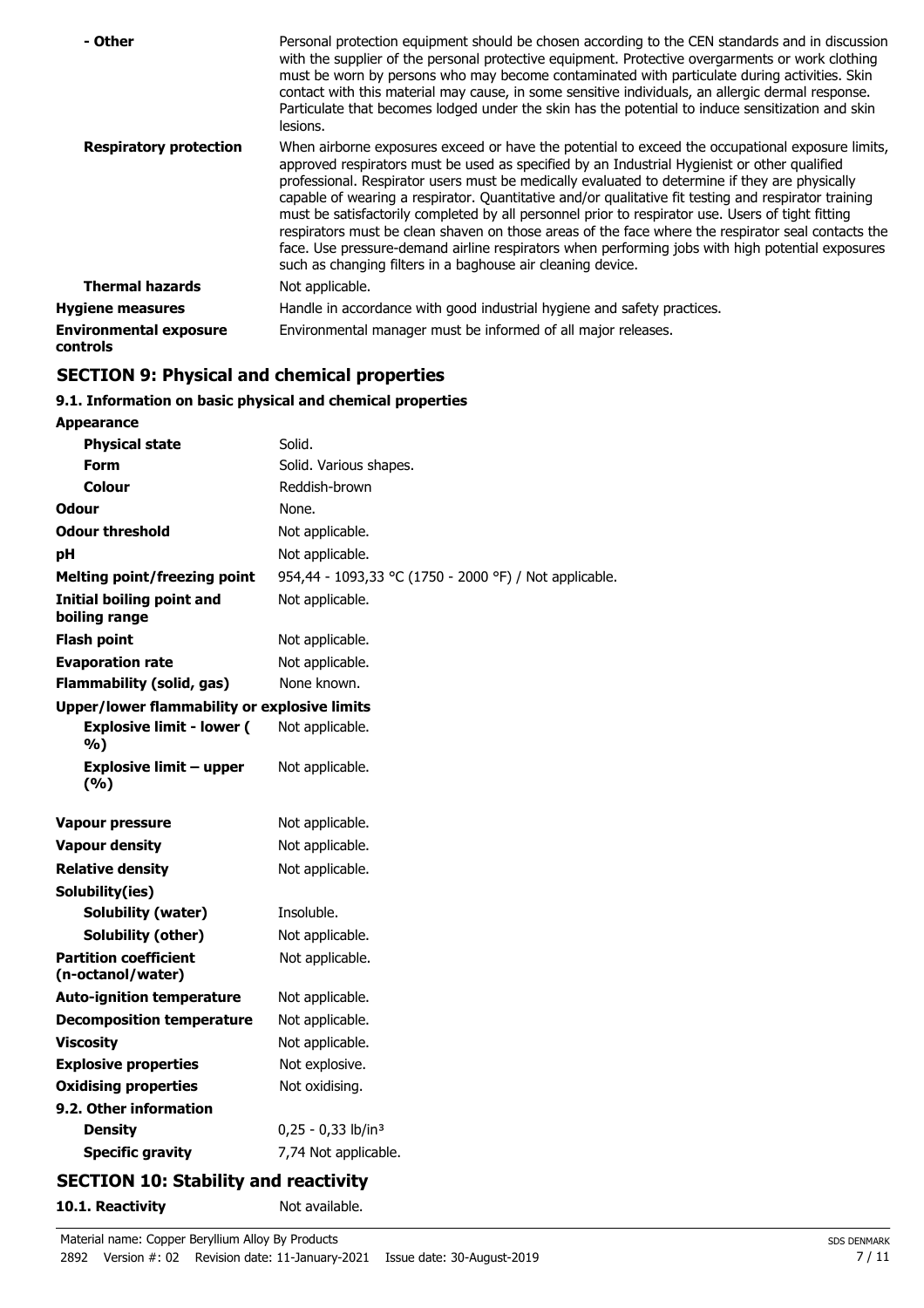| 10.2. Chemical stability                                                                                                                      | Material is stable under normal conditions.                     |                                                                                                                                                                                           |  |
|-----------------------------------------------------------------------------------------------------------------------------------------------|-----------------------------------------------------------------|-------------------------------------------------------------------------------------------------------------------------------------------------------------------------------------------|--|
| 10.3. Possibility of hazardous<br>reactions                                                                                                   | Hazardous polymerisation does not occur.                        |                                                                                                                                                                                           |  |
| 10.4. Conditions to avoid                                                                                                                     | Avoid dust formation. Contact with acids. Contact with alkalis. |                                                                                                                                                                                           |  |
| 10.5. Incompatible materials                                                                                                                  | Strong acids, alkalies and oxidizing agents.                    |                                                                                                                                                                                           |  |
| 10.6. Hazardous<br>decomposition products                                                                                                     | No hazardous decomposition products are known.                  |                                                                                                                                                                                           |  |
| <b>SECTION 11: Toxicological information</b>                                                                                                  |                                                                 |                                                                                                                                                                                           |  |
| <b>General information</b>                                                                                                                    |                                                                 | Occupational exposure to the substance or mixture may cause adverse effects.                                                                                                              |  |
| <b>Information on likely routes of exposure</b>                                                                                               |                                                                 |                                                                                                                                                                                           |  |
| <b>Inhalation</b>                                                                                                                             | repeated exposure.                                              | May cause sensitisation by inhalation. May cause allergy or asthma symptoms or breathing<br>difficulties if inhaled. May cause damage to organs (respiratory system) through prolonged or |  |
| <b>Skin contact</b>                                                                                                                           | May cause an allergic skin reaction.                            |                                                                                                                                                                                           |  |
| Eye contact                                                                                                                                   | Not likely, due to the form of the product.                     |                                                                                                                                                                                           |  |
| <b>Ingestion</b>                                                                                                                              | Not likely, due to the form of the product.                     |                                                                                                                                                                                           |  |
| <b>Symptoms</b>                                                                                                                               | Respiratory disorder.                                           |                                                                                                                                                                                           |  |
| 11.1. Information on toxicological effects                                                                                                    |                                                                 |                                                                                                                                                                                           |  |
| <b>Acute toxicity</b>                                                                                                                         | reaction.                                                       | May cause allergy or asthma symptoms or breathing difficulties if inhaled. May cause allergic skin                                                                                        |  |
| <b>Skin corrosion/irritation</b>                                                                                                              | Not likely, due to the form of the product.                     |                                                                                                                                                                                           |  |
| Serious eye damage/eye<br>irritation                                                                                                          | Harmful in contact with eyes.                                   |                                                                                                                                                                                           |  |
| <b>Respiratory sensitisation</b>                                                                                                              |                                                                 | May cause allergy or asthma symptoms or breathing difficulties if inhaled.                                                                                                                |  |
| <b>Skin sensitisation</b>                                                                                                                     | May cause an allergic skin reaction.                            |                                                                                                                                                                                           |  |
| <b>Germ cell mutagenicity</b>                                                                                                                 | Due to lack of data the classification is not possible.         |                                                                                                                                                                                           |  |
| Carcinogenicity                                                                                                                               | Cancer hazard.                                                  |                                                                                                                                                                                           |  |
|                                                                                                                                               | <b>IARC Monographs. Overall Evaluation of Carcinogenicity</b>   |                                                                                                                                                                                           |  |
| Beryllium (CAS 7440-41-7)<br>Cobalt (CAS 7440-48-4)<br>NICKEL POWDER; [PARTICLE DIAMETER < 1MM]<br>(CAS 7440-02-0)<br>Silica (CAS 14808-60-7) |                                                                 | 1 Carcinogenic to humans.<br>2B Possibly carcinogenic to humans.<br>2B Possibly carcinogenic to humans.<br>1 Carcinogenic to humans.                                                      |  |
| <b>Reproductive toxicity</b>                                                                                                                  | Not classified.                                                 |                                                                                                                                                                                           |  |
| <b>Specific target organ toxicity</b><br>- single exposure                                                                                    |                                                                 | May cause allergy or asthma symptoms or breathing difficulties if inhaled.                                                                                                                |  |
| <b>Specific target organ toxicity</b><br>- repeated exposure                                                                                  | inhalation.                                                     | May cause damage to organs (respiratory system) through prolonged or repeated exposure by                                                                                                 |  |
| <b>Aspiration hazard</b>                                                                                                                      | Due to lack of data the classification is not possible.         |                                                                                                                                                                                           |  |
| Mixture versus substance<br><b>information</b>                                                                                                | Not available.                                                  |                                                                                                                                                                                           |  |
| <b>Other information</b>                                                                                                                      | Symptoms may be delayed.                                        |                                                                                                                                                                                           |  |

# **SECTION 12: Ecological information**

| 12.1. Toxicity                                             |      |                                 |                                |
|------------------------------------------------------------|------|---------------------------------|--------------------------------|
| <b>Product</b>                                             |      | <b>Species</b>                  | <b>Test Results</b>            |
| Copper Beryllium Alloy By Products                         |      |                                 |                                |
| <b>Aquatic</b>                                             |      |                                 |                                |
| Acute                                                      |      |                                 |                                |
| <b>Fish</b>                                                | LC50 | Fish                            | 0,036 mg/l, 96 hours estimated |
| <b>Components</b>                                          |      | <b>Species</b>                  | <b>Test Results</b>            |
| COPPER FLAKES (COATED WITH ALIPHATIC ACID) (CAS 7440-50-8) |      |                                 |                                |
| <b>Aquatic</b>                                             |      |                                 |                                |
| Acute                                                      |      |                                 |                                |
| Crustacea                                                  | EC50 | Blue crab (Callinectes sapidus) | $0,0031$ mg/l                  |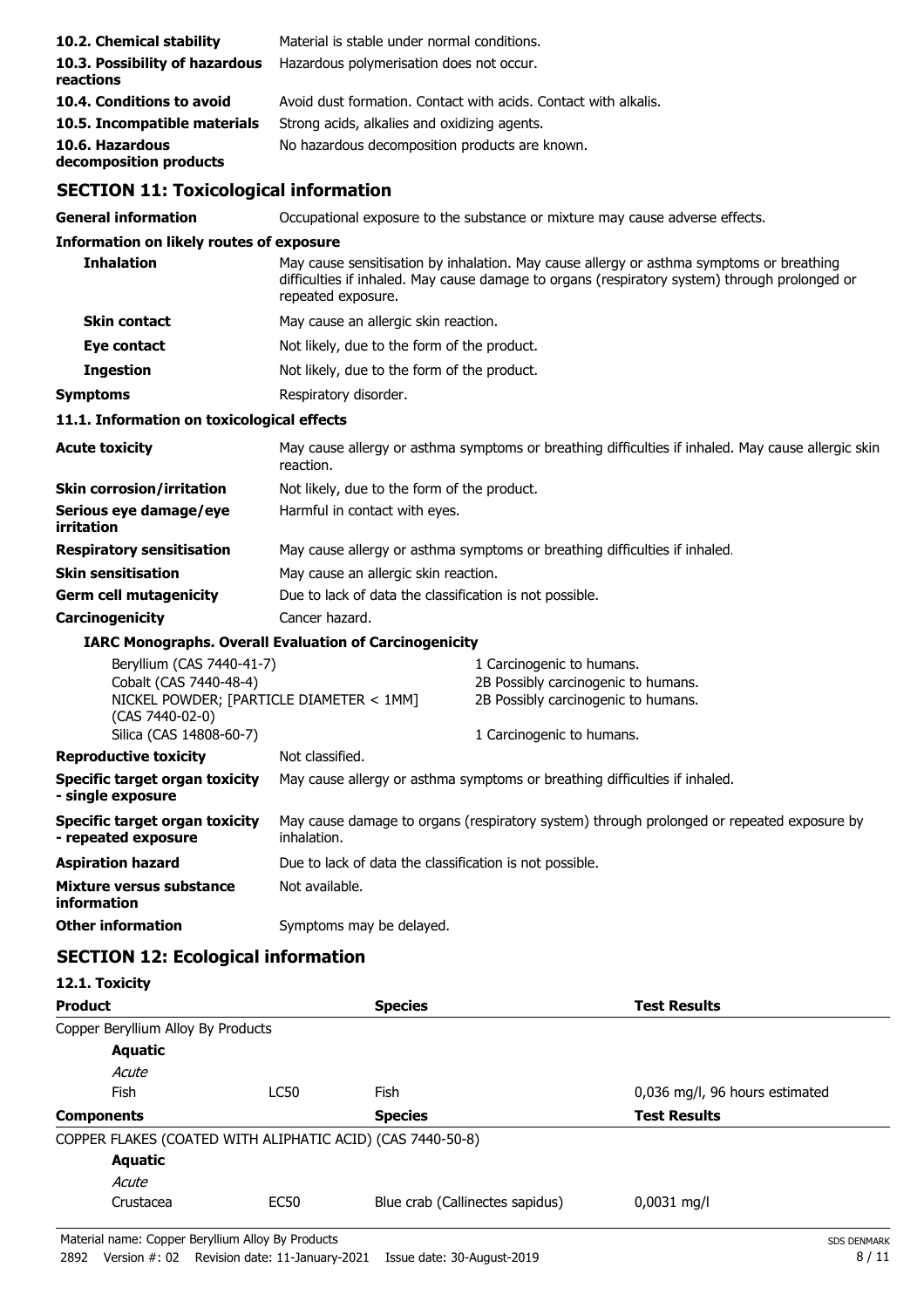| <b>Components</b>                                         |                | <b>Species</b>                                                               | <b>Test Results</b> |
|-----------------------------------------------------------|----------------|------------------------------------------------------------------------------|---------------------|
| <b>Fish</b>                                               | <b>LC50</b>    | Fathead minnow (Pimephales promelas) 0,0219 - 0,0446 mg/l, 96 hours          |                     |
| NICKEL POWDER; [PARTICLE DIAMETER < 1MM] (CAS 7440-02-0)  |                |                                                                              |                     |
| <b>Aquatic</b>                                            |                |                                                                              |                     |
| Acute                                                     |                |                                                                              |                     |
| <b>Fish</b>                                               | LC50           | Rainbow trout, donaldson trout<br>(Oncorhynchus mykiss)                      | $0,06$ mg/l, 4 days |
|                                                           |                | * Estimates for product may be based on additional component data not shown. |                     |
| 12.2. Persistence and<br>degradability                    |                | No data is available on the degradability of this product.                   |                     |
| 12.3. Bioaccumulative<br>potential                        | Not available. |                                                                              |                     |
| <b>Partition coefficient</b><br>n-octanol/water (log Kow) | Not available. |                                                                              |                     |
| <b>Bioconcentration factor (BCF)</b>                      | Not available. |                                                                              |                     |
| 12.4. Mobility in soil                                    | Not available. |                                                                              |                     |
| 12.5. Results of PBT and<br><b>vPvB</b> assessment        |                | Not a PBT or vPvB substance or mixture.                                      |                     |
| 12.6. Other adverse effects                               | Not available. |                                                                              |                     |
| CECTION 12. Disposal considerations                       |                |                                                                              |                     |

# **SECTION 13: Disposal considerations**

### **13.1. Waste treatment methods**

| <b>Residual waste</b>                  | Empty containers or liners may retain some product residues. This material and its container must<br>be disposed of in a safe manner (see: Disposal instructions).                                                                        |
|----------------------------------------|-------------------------------------------------------------------------------------------------------------------------------------------------------------------------------------------------------------------------------------------|
| <b>Contaminated packaging</b>          | Empty containers should be taken to an approved waste handling site for recycling or disposal.<br>Since emptied containers may retain product residue, follow label warnings even after container is<br>emptied.                          |
| EU waste code                          | The Waste code should be assigned in discussion between the user, the producer and the waste<br>disposal company. Waste codes should be assigned by the user based on the application for which<br>the product was used.                  |
| <b>Disposal</b><br>methods/information | Material should be recycled if possible. Disposal recommendations are based on material as<br>supplied. Disposal must be in accordance with current applicable laws and regulations, and material<br>characteristics at time of disposal. |

## **SECTION 14: Transport information**

### **ADR**

14.1. - 14.6.: Not regulated as dangerous goods.

### **RID**

14.1. - 14.6.: Not regulated as dangerous goods.

### **ADN**

14.1. - 14.6.: Not regulated as dangerous goods.

### **IATA**

14.1. - 14.6.: Not regulated as dangerous goods.

### **IMDG**

14.1. - 14.6.: Not regulated as dangerous goods.

# **SECTION 15: Regulatory information**

**15.1. Safety, health and environmental regulations/legislation specific for the substance or mixture**

## **EU regulations**

**Regulation (EC) No. 1005/2009 on substances that deplete the ozone layer, Annex I and II, as amended** Not listed.

# **Regulation (EU) 2019/1021 On persistent organic pollutants (recast), as amended**

Not listed.

**Regulation (EU) No. 649/2012 concerning the export and import of dangerous chemicals, Annex I, Part 1 as amended**

Not listed.

**Regulation (EU) No. 649/2012 concerning the export and import of dangerous chemicals, Annex I, Part 2 as amended**

Not listed.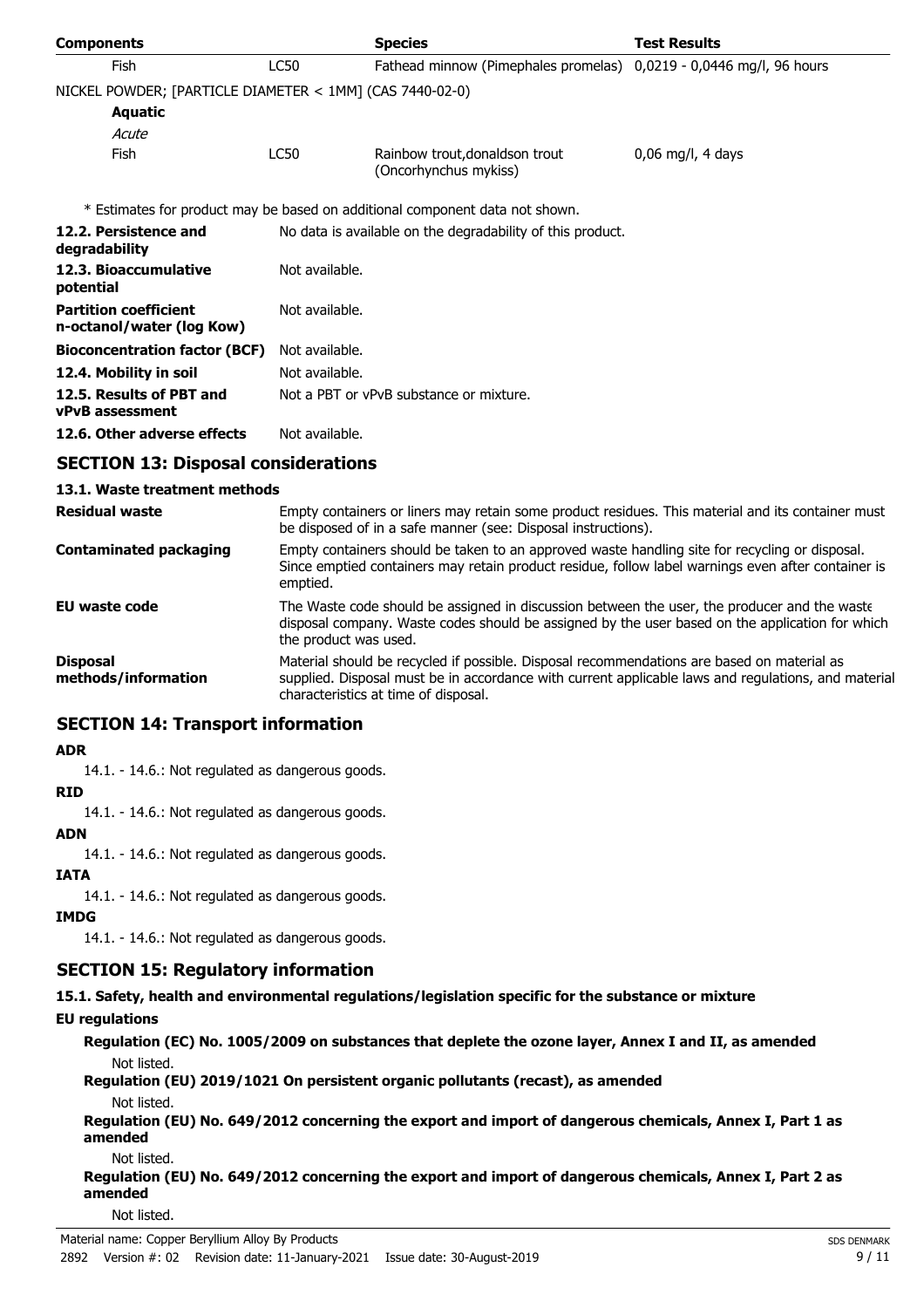**Regulation (EU) No. 649/2012 concerning the export and import of dangerous chemicals, Annex I, Part 3 as amended**

Not listed.

**Regulation (EU) No. 649/2012 concerning the export and import of dangerous chemicals, Annex V as amended** Not listed.

### **Regulation (EC) No. 166/2006 Annex II Pollutant Release and Transfer Registry, as amended**

Aluminium (CAS 7429-90-5)

COPPER FLAKES (COATED WITH ALIPHATIC ACID) (CAS 7440-50-8)

NICKEL POWDER; [PARTICLE DIAMETER < 1MM] (CAS 7440-02-0)

### **Regulation (EC) No. 1907/2006, REACH Article 59(10) Candidate List as currently published by ECHA** Not listed.

### **Authorisations**

**Regulation (EC) No. 1907/2006, REACH Annex XIV Substances subject to authorization, as amended** Not listed.

**Restrictions on use**

**Regulation (EC) No. 1907/2006, REACH Annex XVII Substances subject to restriction on marketing and use as amended**

Beryllium (CAS 7440-41-7)

NICKEL POWDER; [PARTICLE DIAMETER < 1MM] (CAS 7440-02-0)

ZIRCONIUM POWDER, DRY (NON PYROPHORIC) (CAS 7440-67-7)

#### **Directive 2004/37/EC: on the protection of workers from the risks related to exposure to carcinogens and mutagens at work, as amended.**

Beryllium (CAS 7440-41-7) Silica (CAS 14808-60-7)

### **Other EU regulations**

### **Directive 2012/18/EU on major accident hazards involving dangerous substances, as amended**

Aluminium (CAS 7429-90-5) Beryllium (CAS 7440-41-7) COPPER FLAKES (COATED WITH ALIPHATIC ACID) (CAS 7440-50-8) ZIRCONIUM POWDER, DRY (NON PYROPHORIC) (CAS 7440-67-7)

| <b>Other regulations</b>    | The product is classified and labelled in accordance with EC directives or respective national laws.<br>This Safety Data Sheet complies with the requirements of Regulation (EC) No 1907/2006. Pregnant<br>women should not work with the product, if there is the least risk of exposure.                                                                                                                                                                                                                                                                                                                                                                                          |
|-----------------------------|-------------------------------------------------------------------------------------------------------------------------------------------------------------------------------------------------------------------------------------------------------------------------------------------------------------------------------------------------------------------------------------------------------------------------------------------------------------------------------------------------------------------------------------------------------------------------------------------------------------------------------------------------------------------------------------|
| <b>National regulations</b> | Act on the management of packaging and packaging waste of June 13, 2013<br>Regulation of the Minister of Health of June 11, 2012 on the categories of dangerous substances<br>and dangerous preparations whose packaging should be fitted with child-resistant closures and a<br>tactile warning of danger<br>REGULATION OF THE MINISTER OF HEALTH of February 2, 2011 on tests and measurements of<br>factors harmful to health in working environments<br>Young people under 18 years old are not allowed to work with this product according to EU<br>Directive 94/33/EC on the protection of young people at work. Follow national regulation for work<br>with chemical agents. |
|                             |                                                                                                                                                                                                                                                                                                                                                                                                                                                                                                                                                                                                                                                                                     |

**15.2. Chemical safety** No Chemical Safety Assessment has been carried out. **assessment**

# **SECTION 16: Other information**

| <b>List of abbreviations</b>                                                           | Not available.                                                                                                                                                                                                  |
|----------------------------------------------------------------------------------------|-----------------------------------------------------------------------------------------------------------------------------------------------------------------------------------------------------------------|
| <b>References</b>                                                                      | Not available.                                                                                                                                                                                                  |
| <b>Information on evaluation</b><br>method leading to the<br>classification of mixture | Not available.                                                                                                                                                                                                  |
| <b>Training information</b>                                                            | Not available.                                                                                                                                                                                                  |
| <b>Further information</b>                                                             | <b>Transportation Emergency</b><br>Call Chemtrec at:<br>International: 703.741.5970<br>Spain: 900.868.538<br>Switzerland: 0800.564.402<br>Chemtrec's toll free, mobile-enabled number in Germany – 0800 1817059 |